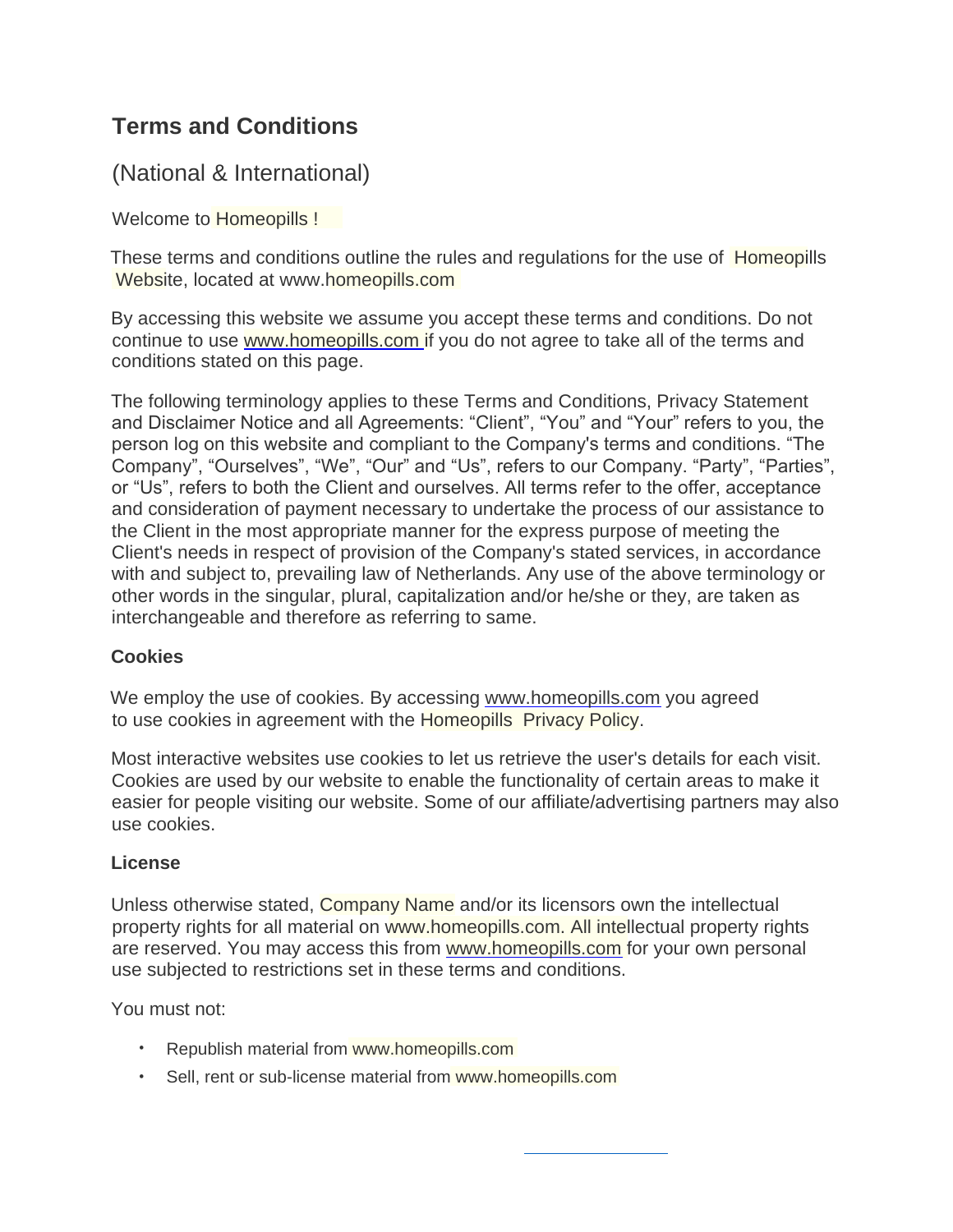- Reproduce, duplicate or copy material from www.homeopills.com
- Redistribute content from www.homeopills.com This Agreement shall begin on the

date hereof.

Parts of this website offer an opportunity for users to post and exchange opinions and information in certain areas of the website. Company Name does not filter, edit, publish or review Comments prior to their presence on the website. Comments do not reflect the views and opinions of Company Name, its agents and/or affiliates. Comments reflect the views and opinions of the person who post their views and opinions. To the extent permitted by applicable laws, Company Name shall not be liable for the Comments or for any liability, damages or expenses caused and/or suffered as a result of any use of and/or posting of and/or appearance of the Comments on this website.

Company Name reserves the right to monitor all Comments and to remove any Comments which can be considered inappropriate, offensive or causes breach of these Terms and Conditions.

You warrant and represent that:

- You are entitled to post the Comments on our website and have all necessary licenses and consents to do so;
- The Comments do not invade any intellectual property right, including without limitation copyright, patent or trademark of any third party;
- The Comments do not contain any defamatory, libelous, offensive, indecent or otherwise unlawful material which is an invasion of privacy
- The Comments will not be used to solicit or promote business or custom or present commercial activities or unlawful activity.

You hereby grant Company Name a non-exclusive license to use, reproduce, edit and authorize others to use, reproduce and edit any of your Comments in any and all forms, formats or media.

#### **Hyperlinking to our Content**

The following organizations may link to our Website without prior written approval:

- Government agencies;
- Search engines;
- News organizations;
- Online directory distributors may link to our Website in the same manner as they hyperlink to the Websites of other listed businesses; and
- System wide Accredited Businesses except soliciting non-profit organizations, charity shopping malls, and charity fundraising groups which may not hyperlink to our Web site.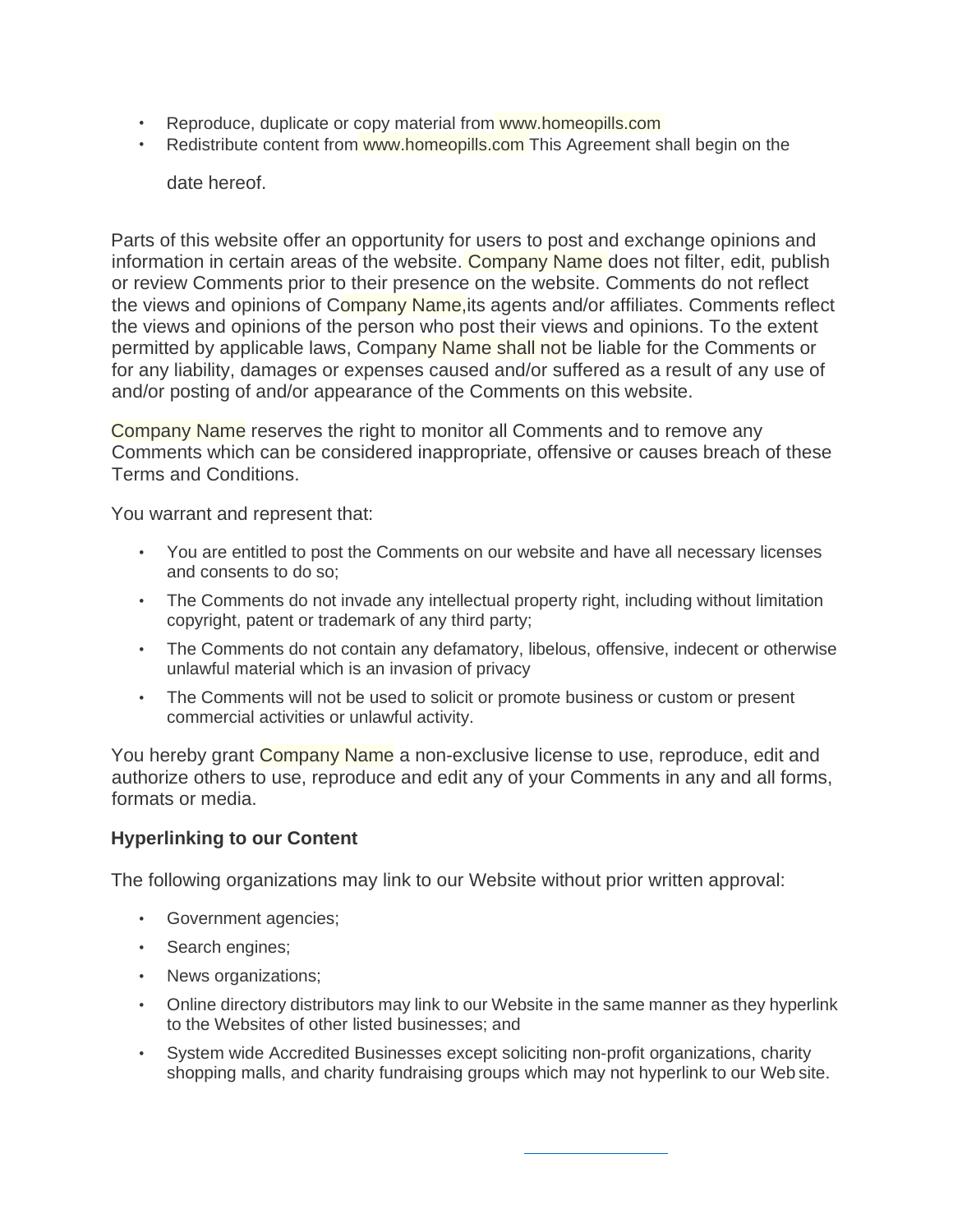These organizations may link to our home page, to publications or to other Website information so long as the link: (a) is not in any way deceptive; (b) does not falsely imply sponsorship, endorsement or approval of the linking party and its products and/or services; and (c) fits within the context of the linking party's site.

We may consider and approve other link requests from the following types of organizations:

- commonly-known consumer and/or business information sources;
- dot.com community sites;
- associations or other groups representing charities;
- online directory distributors;
- internet portals;
- accounting, law and consulting firms; and
- educational institutions and trade associations.

We will approve link requests from these organizations if we decide that: (a) the link would not make us look unfavorably to ourselves or to our accredited businesses; (b) the organization does not have any negative records with us; (c) the benefit to us from the visibility of the hyperlink compensates the absence of Company Name; and (d) the link is in the context of general resource information.

These organizations may link to our home page so long as the link: (a) is not in any way deceptive; (b) does not falsely imply sponsorship, endorsement or approval of the linking party and its products or services; and (c) fits within the context of the linking party's site.

If you are one of the organizations listed in paragraph 2 above and are interested in linking to our website, you must inform us by sending an e-mail to Company Name. Please include your name, your organization name, contact information as well as the URL of your site, a list of any URLs from which you intend to link to our Website, and a list of the URLs on our site to which you would like to link. Wait 2-3 weeks for a response.

Approved organizations may hyperlink to our Website as follows:

- By use of our corporate name; or
- By use of the uniform resource locator being linked to; or
- By use of any other description of our Website being linked to that makes sense within the context and format of content on the linking party's site.

trademark license agreement. No use of Homeopills logo or other artwork will be allowed for linking absent a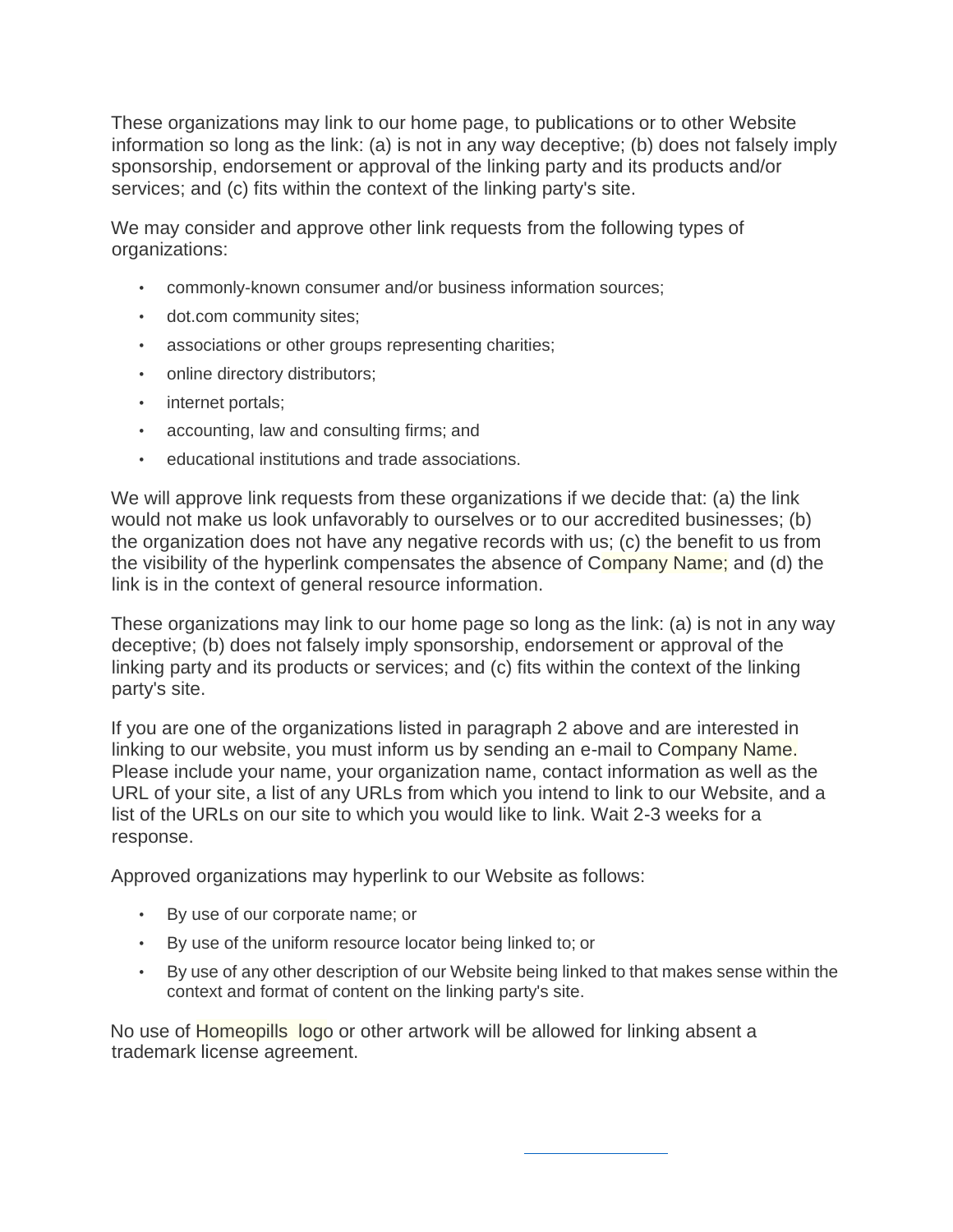## **iFrames**

Without prior approval and written permission, you may not create frames around our Webpages that alter in any way the visual presentation or appearance of our Website.

### **Content Liability**

We shall not be hold responsible for any content that appears on your Website. You agree to protect and defend us against all claims that is rising on your Website. No link(s) should appear on any Website that may be interpreted as libelous, obscene or criminal, or which infringes, otherwise violates, or advocates the infringement or other violation of, any third party rights.

## **Reservation of Rights**

We reserve the right to request that you remove all links or any particular link to our Website. You approve to immediately remove all links to our Website upon request. We also reserve the right to amen these terms and conditions and it's linking policy at any time. By continuously linking to our Website, you agree to be bound to and follow these linking terms and conditions.

#### **Removal of links from our website**

If you find any link on our Website that is offensive for any reason, you are free to contact and inform us any moment. We will consider requests to remove links but we are not obligated to or so or to respond to you directly.

We do not ensure that the information on this website is correct, we do not warrant its completeness or accuracy; nor do we promise to ensure that the website remains available or that the material on the website is kept up to date.

#### **Disclaimer**

To the maximum extent permitted by applicable law, we exclude all representations, warranties and conditions relating to our website and the use of this website. Nothing in this disclaimer will:

- limit or exclude our or your liability for death or personal injury;
- limit or exclude our or your liability for fraud or fraudulent misrepresentation;
- limit any of our or your liabilities in any way that is not permitted under applicable law; or
- exclude any of our or your liabilities that may not be excluded under applicable law.

The limitations and prohibitions of liability set in this Section and elsewhere in this disclaimer: (a) are subject to the preceding paragraph; and (b) govern all liabilities